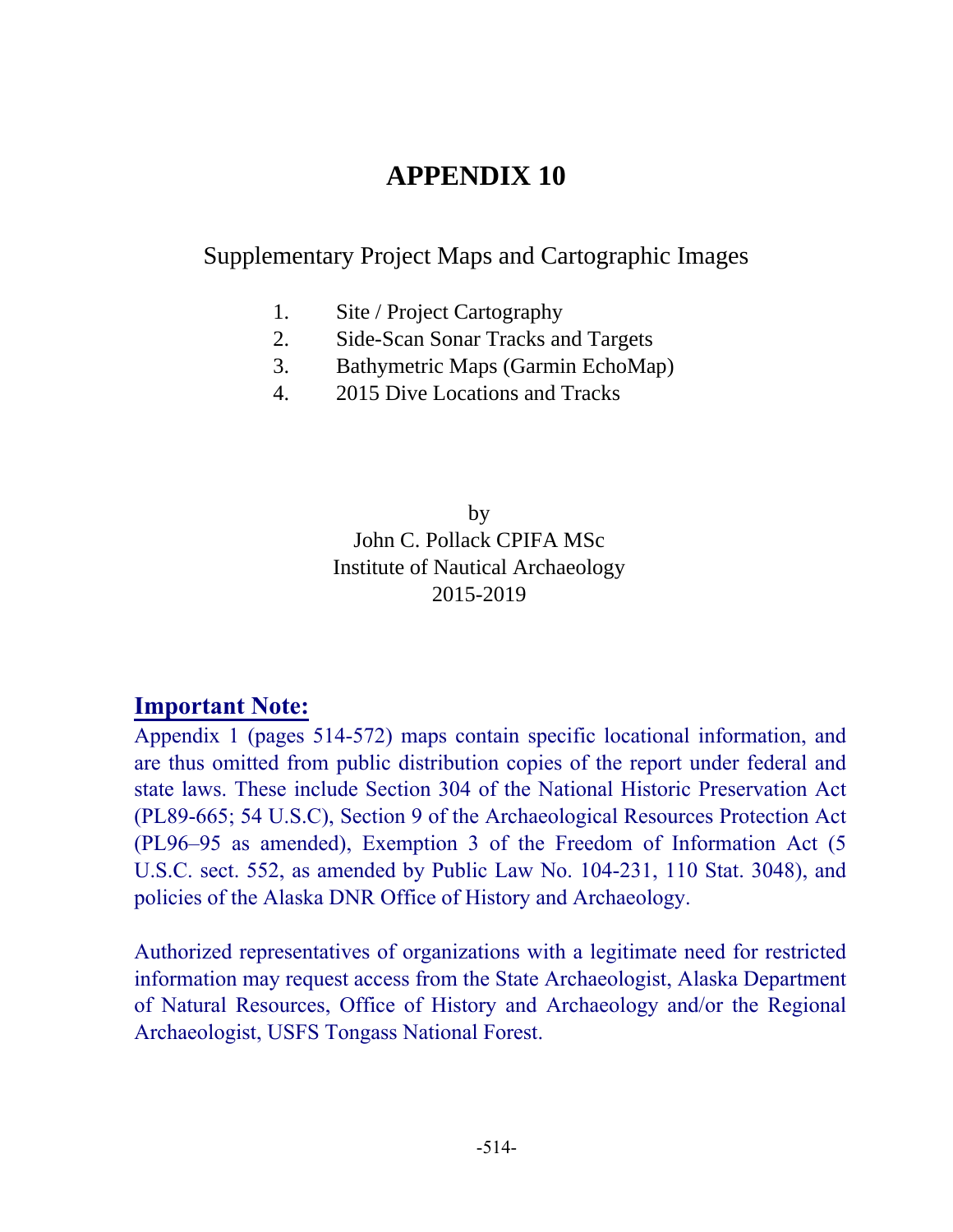#### **Site / Project Cartography Supplementary Maps**

by John C. Pollack CPIFA MSc Institute of Nautical Archaeology 2015-2019

## NOT FOR PUBLIC DISTRIBUTION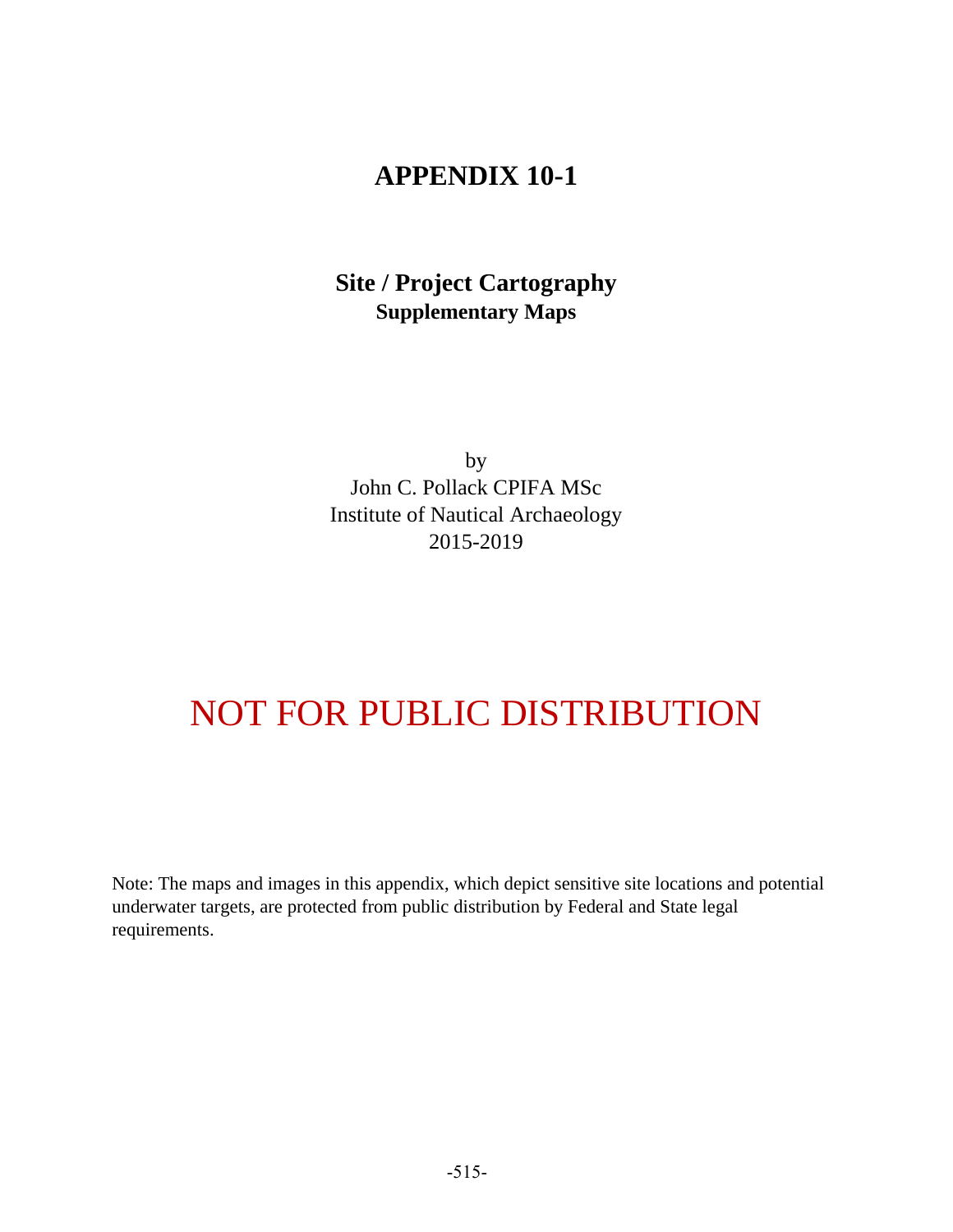#### **Side-Scan Sonar Tracks and Targets**

by John C. Pollack CPIFA MSc Institute of Nautical Archaeology 2015-2019

# NOT FOR PUBLIC DISTRIBUTION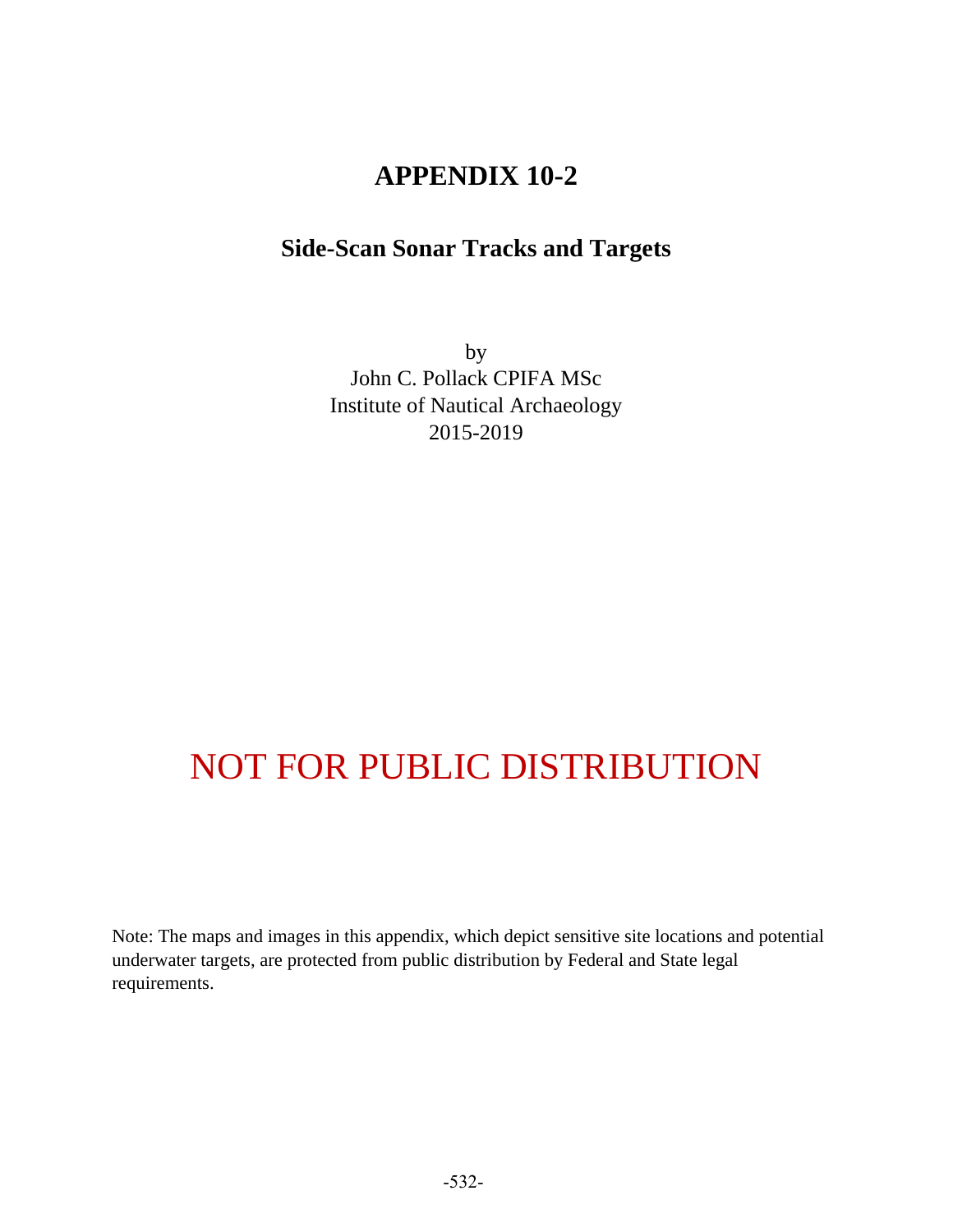### **Overview Maps Side-Scan Sonar Tracks and Targets**

by John C. Pollack CPIFA MSc Institute of Nautical Archaeology 2015-2019

# NOT FOR PUBLIC DISTRIBUTION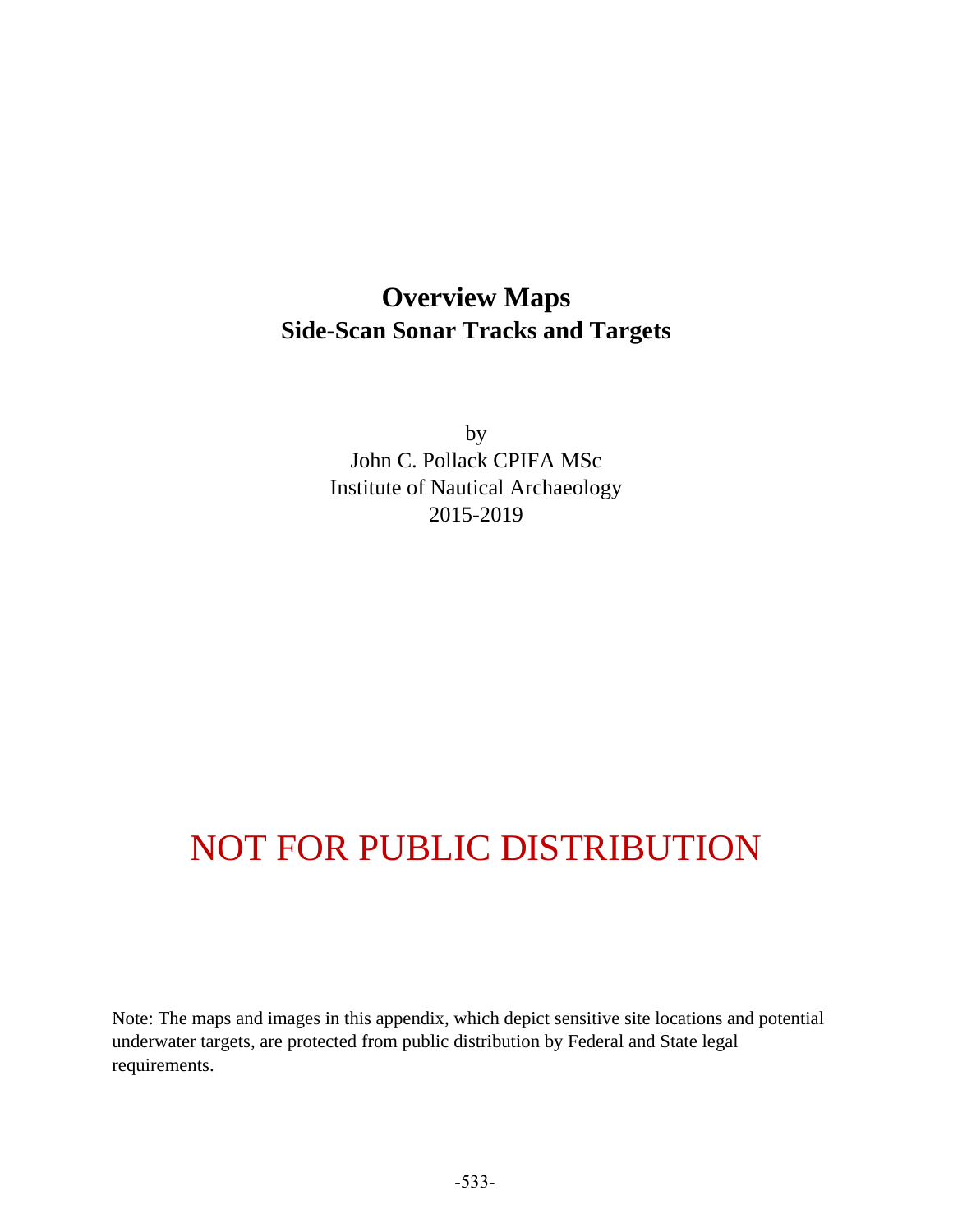### **March 2016 Side-Scan Sonar Tracks and Targets**

by John C. Pollack CPIFA MSc Institute of Nautical Archaeology 2015-2019

# NOT FOR PUBLIC DISTRIBUTION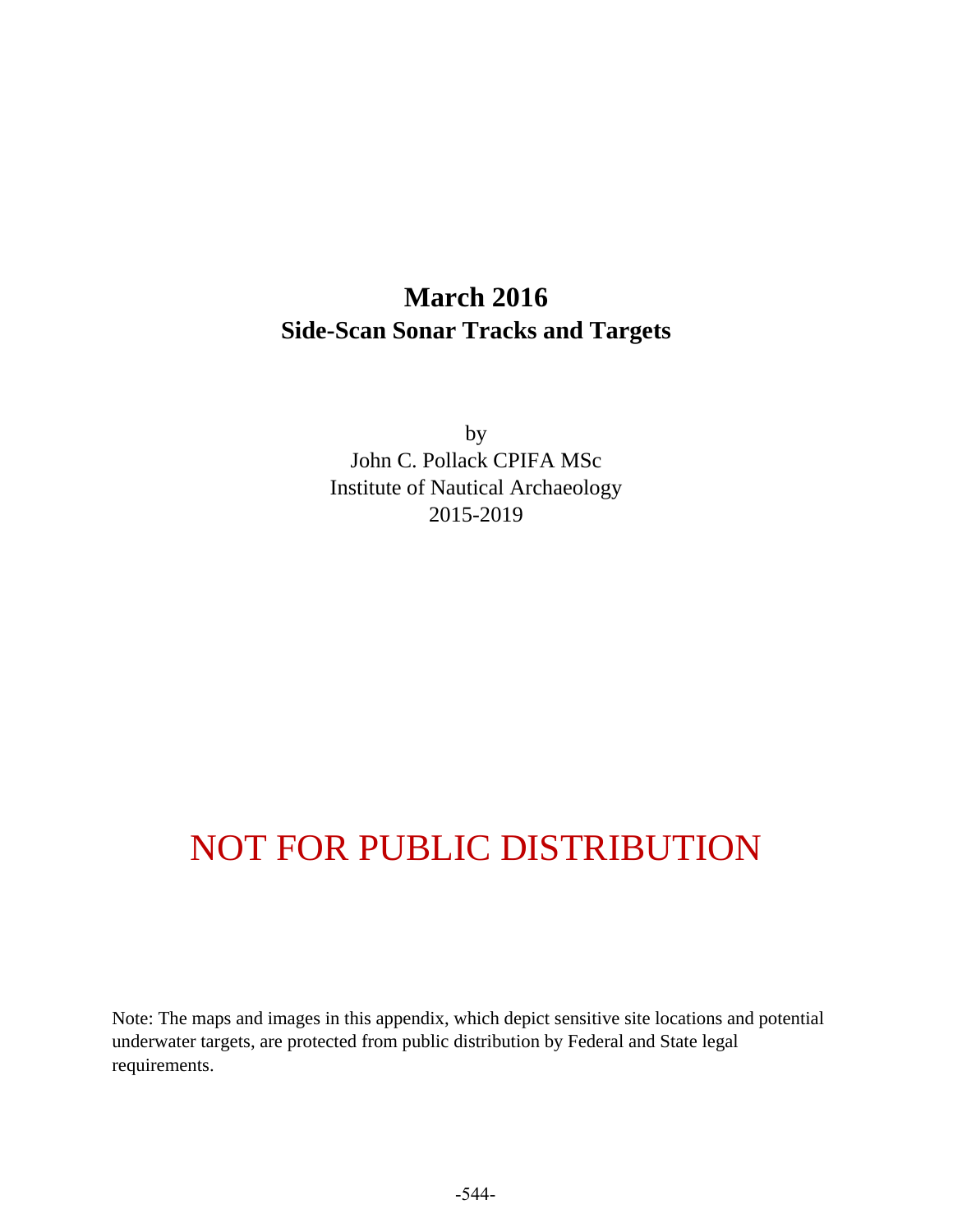### **July 2016 Side-Scan Sonar Tracks and Targets**

by John C. Pollack CPIFA MSc Institute of Nautical Archaeology 2015-2019

## NOT FOR PUBLIC DISTRIBUTION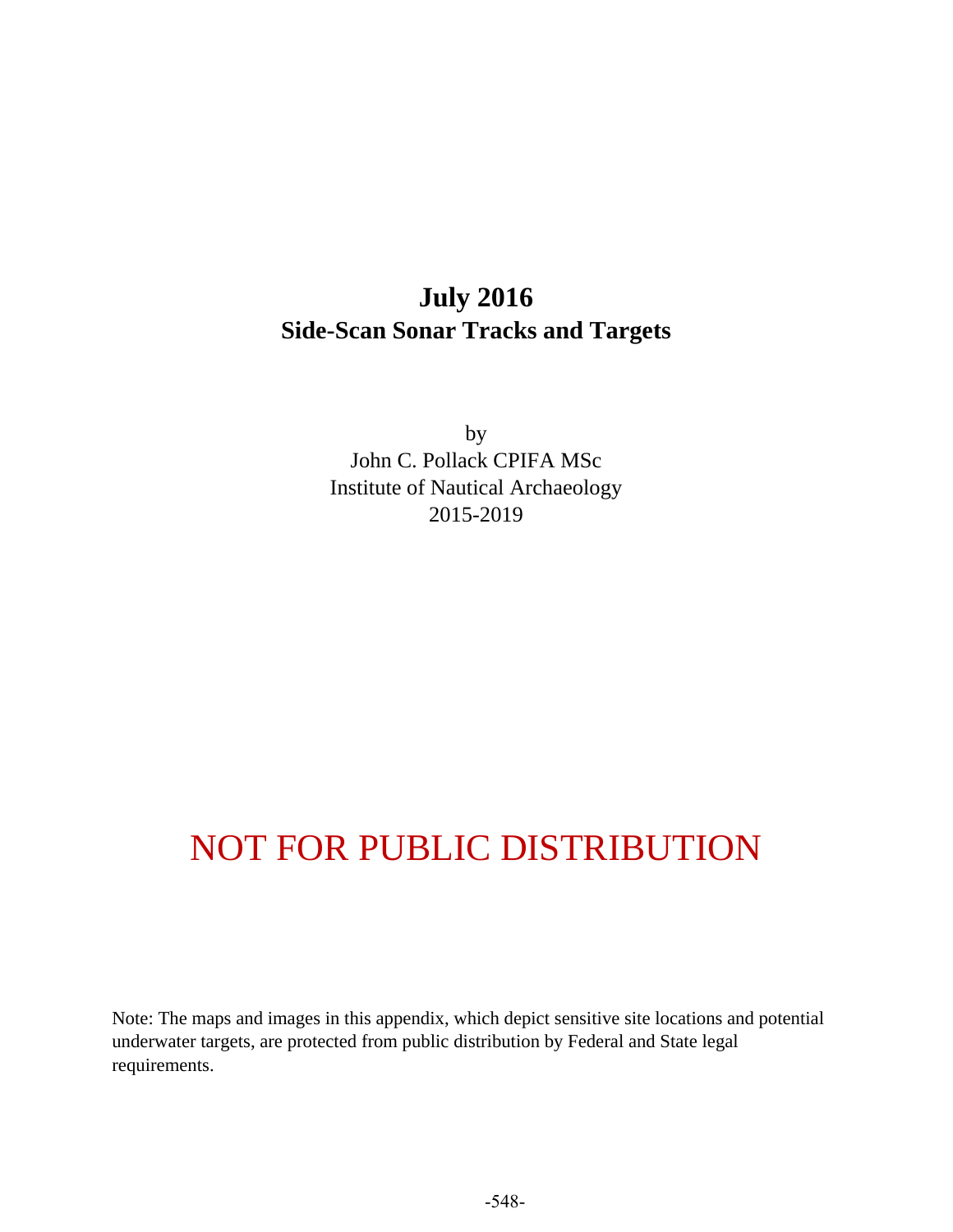#### **Bathymetric Maps (Garmin EchoMap)**

by John C. Pollack CPIFA MSc Institute of Nautical Archaeology 2015-2019

## NOT FOR PUBLIC DISTRIBUTION